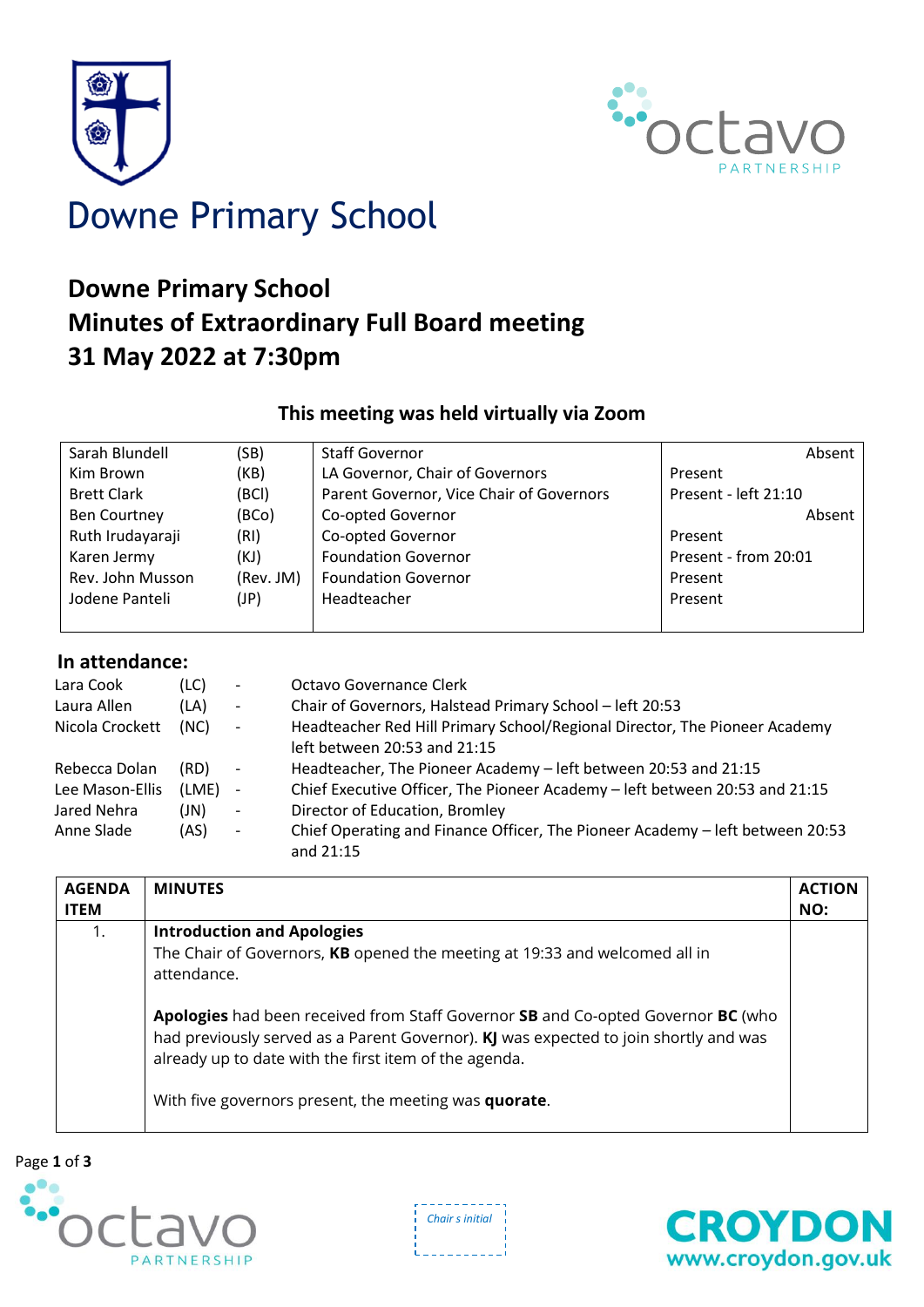|    | Guests from The Pioneer Academy (TPA) were invited to introduce themselves to the                             |  |
|----|---------------------------------------------------------------------------------------------------------------|--|
|    | governors:                                                                                                    |  |
|    | AS - Chief Operating and Finance Officer, TPA                                                                 |  |
|    | NC - A career history solely in Bromley, employed by TPA since 2008, currently the                            |  |
|    | Headteacher (HT) of Red Hill Primary School, previously HT at Stewart Fleming Primary                         |  |
|    | School.                                                                                                       |  |
|    | <b>BD</b> - With TPA since 2008, currently employed as the Central Team HT supporting                         |  |
|    | newer schools in the Trust with policies, procedures and Teaching and Learning (T&L).                         |  |
|    | LA - Chair of Governors (CoG) for Halstead Community Primary School, joined the                               |  |
|    | Board in December 2020, CoG since February 2021. Halstead Community Primary                                   |  |
|    | School joined TPA in March 2022.                                                                              |  |
|    | LME explained that LA has been asked to join the meeting to provide the opportunity                           |  |
|    | for governors to speak to the CoG of a school of comparable size and location to                              |  |
|    | Downe Primary and to hear about the process of transition to academy status and                               |  |
|    | joining TPA. LME is the Chief Executive Officer of TPA. In 2008, he was appointed as                          |  |
|    | the HT for Stewart Fleming by the London Borough of Bromley when it was placed                                |  |
|    | under special measures, having failed 24 of 28 categories. Over 11 months, LME, with                          |  |
|    | BD and NC, moved the school out of special measures to an Ofsted rated Good school                            |  |
|    | and on to Outstanding. Over the past 10 years the TPA Multi Academy Trust has                                 |  |
|    | grown based on the ethos of care and guidance, which was first introduced at Steward                          |  |
|    | Fleming in 2008. Today, the TPA moto is 'Safe and Happy Learning' underpinned by                              |  |
|    | providing outstanding education in a safe and happy environment.                                              |  |
|    |                                                                                                               |  |
|    | KB introduced JN, the Director of Education for Bromley and LC, Octavo Governance                             |  |
|    | Clerk.                                                                                                        |  |
|    |                                                                                                               |  |
|    |                                                                                                               |  |
| 2. | <b>Declaration of interest</b>                                                                                |  |
|    | There were <b>none</b> .                                                                                      |  |
| 3. |                                                                                                               |  |
|    | <b>Presentation from The Pioneer Academy</b><br>A slide presentation was shared on screen during the meeting. |  |
|    |                                                                                                               |  |
|    | 20:53 - LME, NC, RD and AS temporarily left the meeting for the governors to hold                             |  |
|    | discussions and votes.                                                                                        |  |
|    |                                                                                                               |  |
| 4. | <b>Consideration of resolutions</b>                                                                           |  |
|    | KB explained that the governors needed to consider whether to accept the support                              |  |
|    | from TPA being offered and whether they would like to proceed with the opportunity                            |  |
|    | to academise and join TPA.                                                                                    |  |
| 5. | <b>Resolution Vote</b>                                                                                        |  |
|    | The Clerk explained that the governors would now participate in a private vote which                          |  |
|    | would take place via email.                                                                                   |  |
|    |                                                                                                               |  |
|    | There were two resolutions requiring a response of:                                                           |  |
|    | For, Against, or Abstain.                                                                                     |  |
|    |                                                                                                               |  |
|    | JP indicated that as the current HT of Downe Primary School, she would abstain from                           |  |
|    | the voting process.                                                                                           |  |
|    |                                                                                                               |  |
|    |                                                                                                               |  |

 $-$